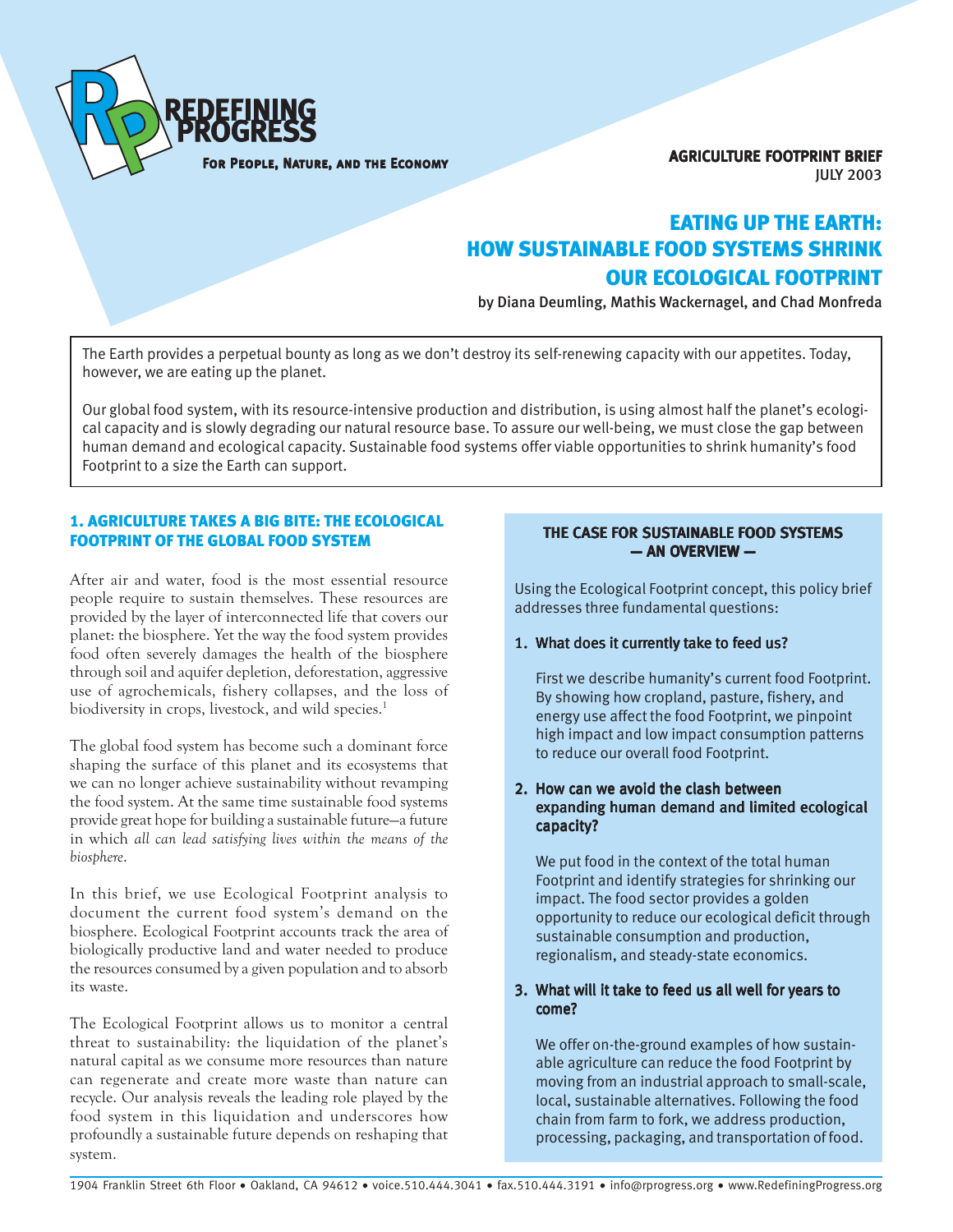The food Footprint consists of four components: **cropland** on its own more than half the Footprint—**pasture**, **fisheries**, and **energy**. These four components account for all of the meat, fish, grain and vegetables that are consumed directly by humans, as well as all of the meat, fish, grain and energy that is used to feed, harvest and ship food products to consumers.

#### FIGURE 1



All Footprints are measured in a common unit called a "global acre," which is an acre with a global average biomass productivity. Expressing Footprints in global acres allows the comparison of every Footprint to local or global biocapacity, and across regions that have different qualities and mixes of cropland, grazing land, and forest. For instance, we can compare the average American food Footprint (5.2 global acres per person) to the world average (1.9 global acres per person). Figure 2 illustrates these Footprints. The dramatic differences in every component of the food

#### FIGURE 2



 FOOD FOOTPRINT OF THE UNITED STATES AND THE WORLD Footprint reflect drastically different consumption patterns between the U.S. and the rest of the world.

The global food Footprint is steadily increasing. In 1961, the food system occupied 27 percent of the Earth's biocapacity. Today, the food system requires 40 percent of the Earth's biologically productive area,<sup>2</sup> or 47 percent if unharvested crop areas and non-edible crops, such as tobacco and cotton, are included. While the remaining biological capacity may seem like ample territory for the expansion of food production, this extra area lies mostly in the world's forests and grasslands, which provide other products and critical ecosystem services and harbor much of the Earth's biodiversity.

Cropland production is highly intensive in many places around the world, degenerating the productivity of the land. Most fisheries also operate near or over capacity and have experienced declines or collapses in commercial and noncommercial populations. Urban growth and infrastructure swallows up additional productive land, further increasing the pressure on remaining ecosystems. In fact, the U.S. loses two acres of farmland every minute to urban growth. From 1992 to 1997,<sup>3</sup> an area the size of Maryland was converted from agriculture to urban use. As we lose our most fertile and productive land to development, and as human demand for food expands, pressure rises to put marginal land into production. Expanding production to new, less productive land is not sustainable. The only sustainable solution is bringing our food Footprint in line with Earth's sustainable capacity.

In order to create a sustainable food system, we must break down the food Footprint into its primary components: the cropland Footprint, the pasture Footprint, the fisheries Footprint, and the energy Footprint. By understanding consumption patterns by sector, it becomes easier to target specific areas of consumption.



#### CROPLAND FOOTPRINT

The world's cropland produces human food, animal feed, fiber, and other non-food crops, and makes up 53 percent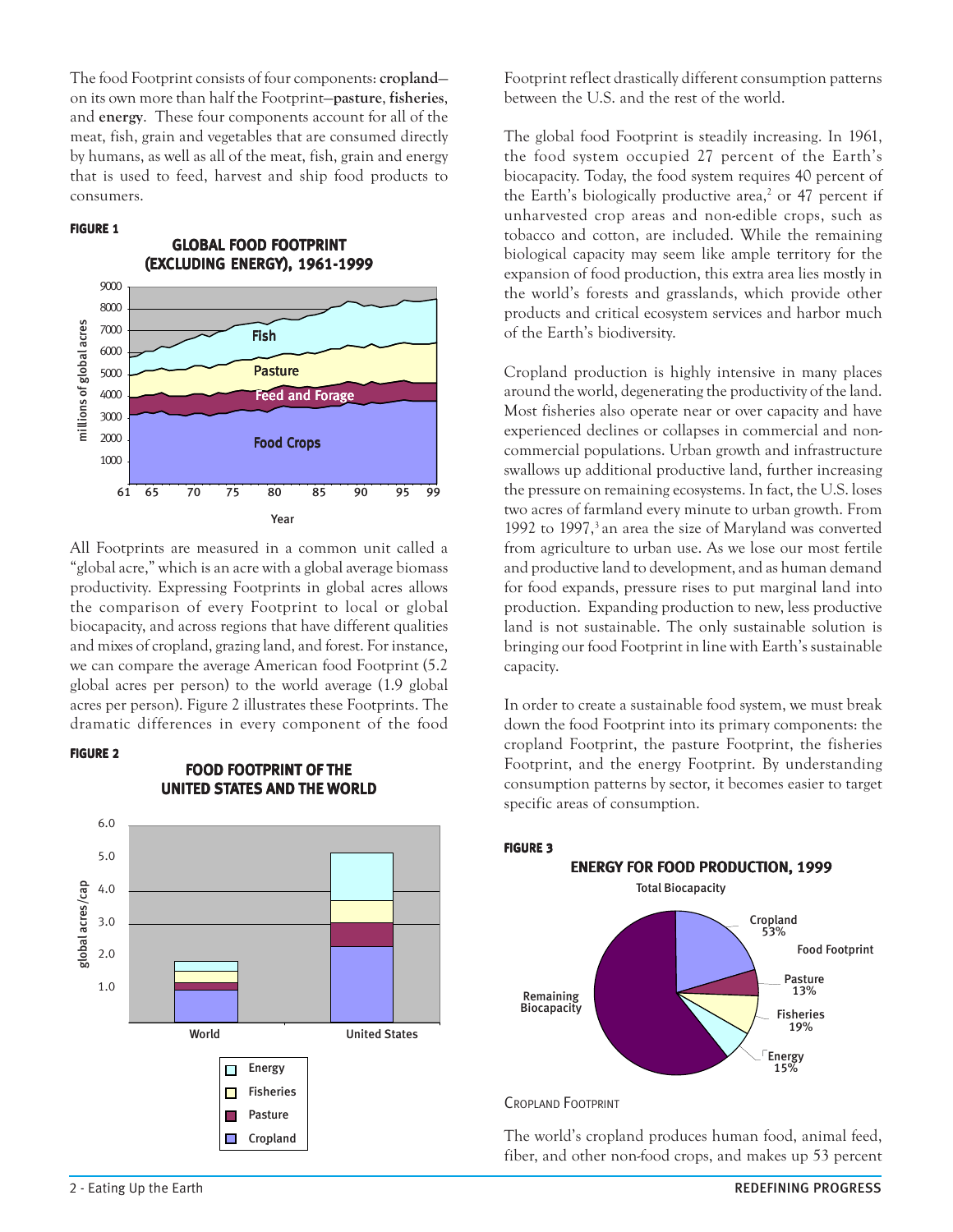of the global food Footprint. Footprint accounts analyze the consumption of 75 primary crop products and 15 secondary products, following the categorization of the UN Food and Agriculture Organization (http://apps.fao.org).

#### FIGURE 4



The cropland Footprint has steadily increased with global population. The intensification of farming, using agrochemicals, irrigation, and monoculture cropping, has slowed the expansion of cropland: the cropland Footprint grew by less than 10 percent over the last 40 years, while the world population doubled. But these gains have ecological costs: a swollen energy Footprint and increased demands on neighboring ecosystems to cope with nutrient loading, soil erosion, toxicity, and water shortages.

The concentration of global food production under the control of a few transnational corporations, bolstered by free trade agreements, structural adjustment policies, and subsidies for the overproduction of crop commodities, has created North-South food trade imbalances and import dependencies that underlie a growing food insecurity in many countries. Production of cash crop exports in exchange for food imports can undermine food self-sufficiency and threaten local ecosystems, adding to the global Footprint.

Agribusiness consolidation and large-scale, monoculture cash-cropping also leads to the loss of crop and livestock diversity. Wheat, rice, and corn are now the three most abundant plants on Earth, providing 60 percent of human food.4 At the same time, industrial agriculture threatens crop diversity through the replacement of native varieties with hybrid strains and the contamination of crop and wild species from the introduction of genetically modified organisms.5 As the global food supply relies on a diminishing variety of crops, it becomes vulnerable to pest outbreaks, the breeding of superbugs, and climate disruptions, all of which could further expand the human Footprint even as it must shrink.

### PASTURE FOOTPRINT

The world's grazing lands provide us with meat, milk, wool, and hides and represent 13 percent of the global food Footprint. Footprint accounts analyze eight pasturedependent categories and show a growing pasture Footprint as the world consumes more animal products. While the pasture and grassland Footprint has not grown as rapidly as the consumption of animal products, this is due to the increased use of fertilized pastures for grazing, breeding and managing livestock to boost production efficiency, and feeding livestock from cropland production. In many countries, livestock are at least partially, sometimes exclusively, fed from corn, soybeans, other crops and crop residues, and fishmeal. A third of the world's harvested

#### WHAT THE ECOLOGICAL FOOTPRINT MEASURES

Ecological Footprint accounts track people's use of six bioproductive areas, each corresponding to the Earth's major ecosystems:

- Cropland provides crops for food, animal feed, fiber, and oil;
- Grasslands and pasture support grazing animals for meat, hides, wool, and milk;
- Forests provide timber, wood fiber, and fuelwood;
- Forest sinks sequester carbon dioxide (CO<sub>2</sub>) emitted from the burning of fossil fuels;
- Marine and inland waters supply fish and other products;
- Built-up land accommodates infrastructure for housing; transportation; industry; and for capturing renewable energy.

Because people use resources from all over the world and pollute far away places with their waste, Footprints sum up all these areas, wherever they may be located on the planet.

Dividing all of the planet's biologically productive land and sea area by the number of people living today results in an average of about 4.5 acres per person. In order to preserve biodiversity, some of this biocapacity needs to be left for other species to use.

Humanity's Footprint has increased over the last forty years from 70% of the biosphere's capacity in 1961 to 120% in 1999. This 20% overshoot means that it would take the 1999 biosphere 1.2 years to regenerate what humanity used in that single year.<sup>6</sup>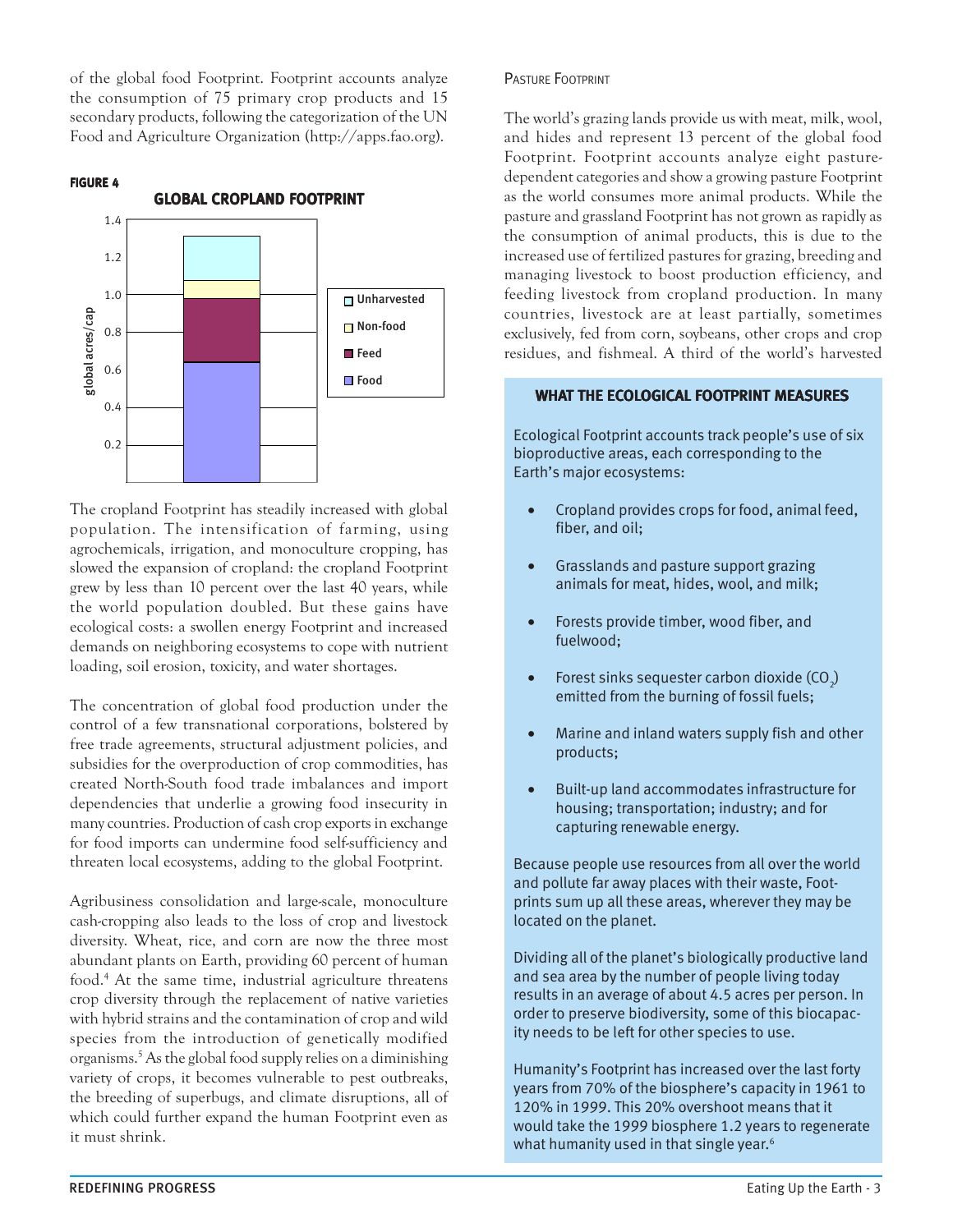cropland grows feed and forage for animals. In the U.S., animals eat two-thirds of all cereals. Thus the cropland and pasture Footprints have both expanded with the increasing demand for animal products.

As shown in Figure 5, over the last 40 years global per capita meat production has increased more than 60 percent. This has led to more industrial breeding with more stress for animals and a growing demand on nature—such as increased use of crops for feed and increased water pollution due to livestock density and fertilizer use.

WORLD CONSUMPTION OF

## FIGURE 5



# FISHERIES FOOTPRINT

Industrial scale fisheries are rapidly changing the ecology of ocean ecosystems, while an increasing number of studies document the damaging effects of aquaculture and farmed fish.

Footprint accounts analyze 22 fish and aquaculture categories, incorporating 40 species groups. The global fisheries Footprint has risen more dramatically than other food categories, as the world craves more and bigger fish that is, fish higher on the food chain.

Overall, the world's fisheries are losing productivity. There are fewer and smaller fish. While the catch tonnage remains constant, the quality of fish is declining, as measured by their average trophic level—their status on the food chain.7 If trends continue, and fish populations from higher trophic levels continue to be overfished or collapse, we may be moving toward oceans of jellyfish or other sea life low on the food chain and with little economic value.

Wealthy nations like the U.S. and Japan eat a disproportionate amount of the ocean's primary productivity by consuming more fish per capita, as well as fish from higher trophic levels. Poorer fish-dependent countries like the Philippines, where people get more than 40 percent of their animal protein from fish, are left with fewer and less desirable fish. As a result, the average Japanese has a fisheries Footprint of 2.0 global acres per person, compared to the average Filipino fisheries Footprint of 0.7 global acres.

## ENERGY FOOTPRINT

The global food system is responsible for a sizeable portion of the world's fossil fuel consumption and corresponding carbon dioxide emissions. Estimates vary depending on how the food system is defined or bounded—we use 10 percent as a conservative placeholder for calculating the global food energy Footprint until more detailed studies are undertaken.**<sup>8</sup>** This 10 percent includes the energy used in food production, for inputs like fertilizers, pesticides, and irrigation, and in post-production.

Post-production, which accounts for 80-90 percent of the food system's fossil fuel use, includes processing, packaging, transportation, storage, and retail.9 An increasingly globalized food supply means a hefty transport Footprint. Since 1961, the value of the global food trade has tripled and the tonnage of food shipped between nations has quadrupled, while human population has only doubled.10 An average food item in the U.S. travels 1500 miles—up to 25 percent farther than in 1980—with 90 percent of all fresh vegetables grown in the San Joaquin Valley of California.<sup>11</sup>

The food system's thirst for fossil fuel energy leads to stunning imbalances: the energy required to produce, process, package, and distribute a can of corn is six times the food energy contained in that corn.<sup>12</sup> The packaging alone uses more than twice the energy of production; driving the corn home from the store and preparing it also uses more energy than production. Canned corn is quite typical in its energy intensity; on average, it takes an estimated 7 units of fossil energy to produce 1 unit of food energy in the U.S.13

## OTHER FOOD SYSTEM IMPACTS—BEYOND THE ECOLOGICAL FOOTPRINT

As we have seen, the global food Footprint represents a significant portion of the Earth's total biomass production, yet even this is a conservative underestimate of the true area required for food production. Several other factors could be included, as described below, but because comprehensive datasets are not yet available, we only estimate how these factors might swell the Footprint even further.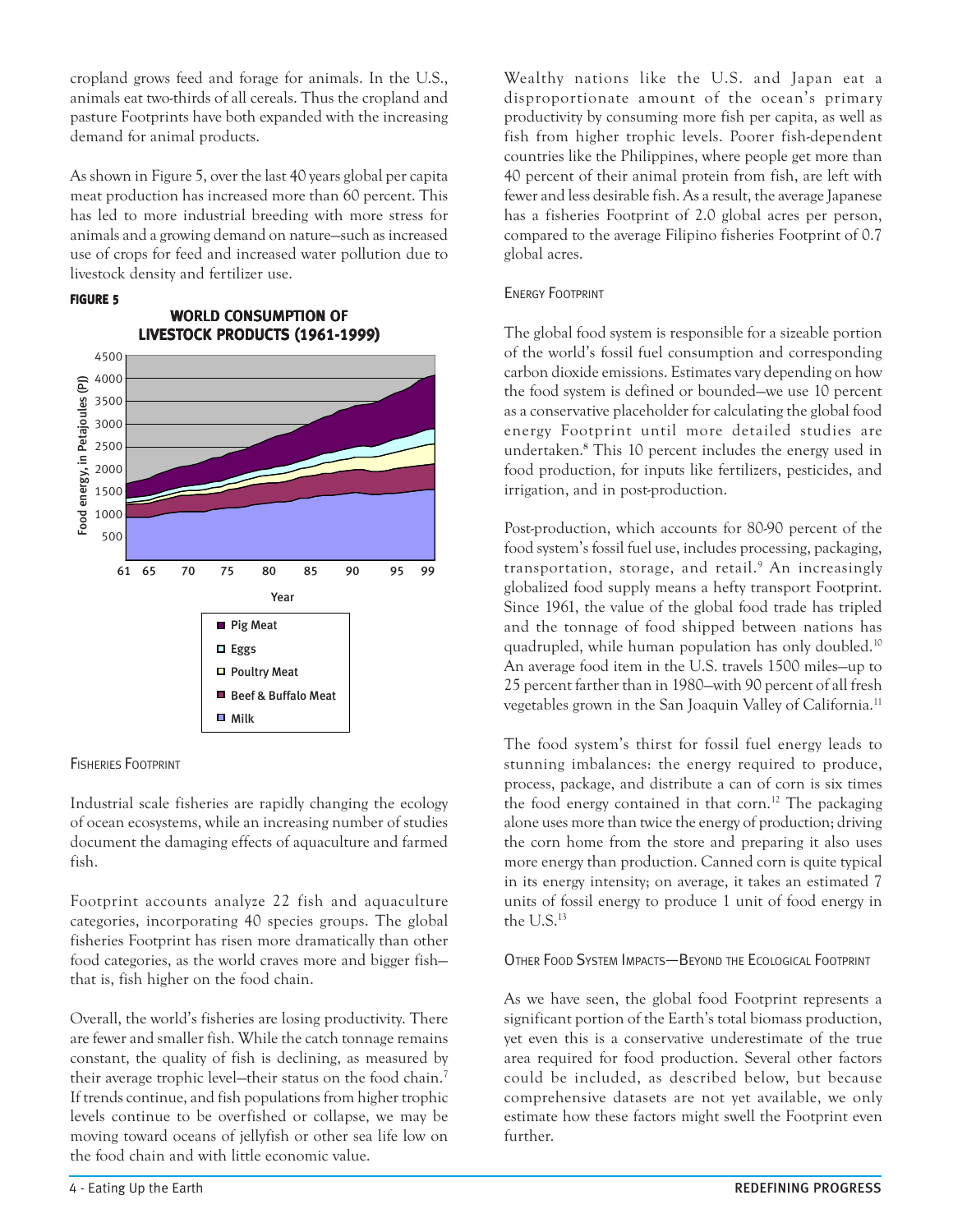*Unsustainable yields*. Footprint accounts currently do not reflect the environmental damage associated with industrial yields, such as soil degradation from intensive agricultural practices, water eutrophication, salinization from irrigation, or pesticide toxicity.

Climate change. Besides the CO<sub>2</sub> from its fossil fuel use, agricultural production adds to the atmospheric carbon stock through forest clearing and the release of soil carbon through cultivation. Food production also contributes to global warming through the release of methane from livestock, rice cultivation, and the burning of agricultural residues. Yet agriculture has the potential to act beneficially as a carbon sink, through farming practices like conservation tillage that build up organic carbon in soil rather than release it to the atmosphere.

*Fresh water*. The shortage of fresh water is one of the most immediate and potentially devastating environmental challenges facing humanity. Agriculture depletes water stocks and compromises water quality through increasing loads of organic and inorganic pollutants. Despite its significance, current Ecological Footprint accounts leave out the consumption of water due to a lack of adequate data documenting the impact of a given unit of water, which varies widely depending on soil composition, watershed hydrology, seasonal availability, withdrawal methods, and water quality.<sup>14</sup>

Footprint accounts also do not incorporate human activities that cause irreversible damage to the environment, such as aquifer depletion or the bioaccumulation of persistent toxins from pesticides.

#### FUTURE SCENARIOS

We can calculate today's food Footprint. But what will the world look like in 30 years? That depends on the choices we make today.

#### FIGURE 6



#### WORLD ECOLOGICAL FOOTPRINT PROJECTION



Using UN estimates of world population, natural resource consumption, and  $CO_2$  emissions over the next 30 years, we can project the global Ecological Footprint forward to 2030.15 Even though these UN estimates assume slowed population growth and more resource-efficient technologies, the world's Footprint will grow from today's level of 20 percent above the Earth's biological capacity to a level 70 percent above it. This means the world population in 2030 will, every year, require 1.7-fold the Earth's regenerative capacity to meet its consumption requirements.16

This forecast also assumes that the Earth *can* sustain this growth in resource use over the next 30 years. It does not account for the possibility that the degenerated biocapacity could further hamper the biosphere's ability to regenerate.

Another recent study estimates that growing enough food for the 9 billion people expected by 2050—doubling demand—would require converting an area larger than the size of the U.S., including Alaska, $17$  from its current use into cropland and pasture. By this time, additional natural habitat will already have been lost to urban and suburban development to support the increasing population.

Can we grow more food on less land? Prospects for crop yield increases comparable to those of the past 40 years are not yet clear, though there is evidence that grain production yields per person have already begun to decline.<sup>18</sup> Additionally, the external costs of any increases will likely be similar to or worse than the current rate of agricultural externalities. Marginal and lower productivity land, where further expansion will mostly occur, is unlikely to sustain high yields. Irrigation water is increasingly limited, fertilizer runoff is already harming ecosystems, and yields may become more susceptible to pests and disease due to monoculture production.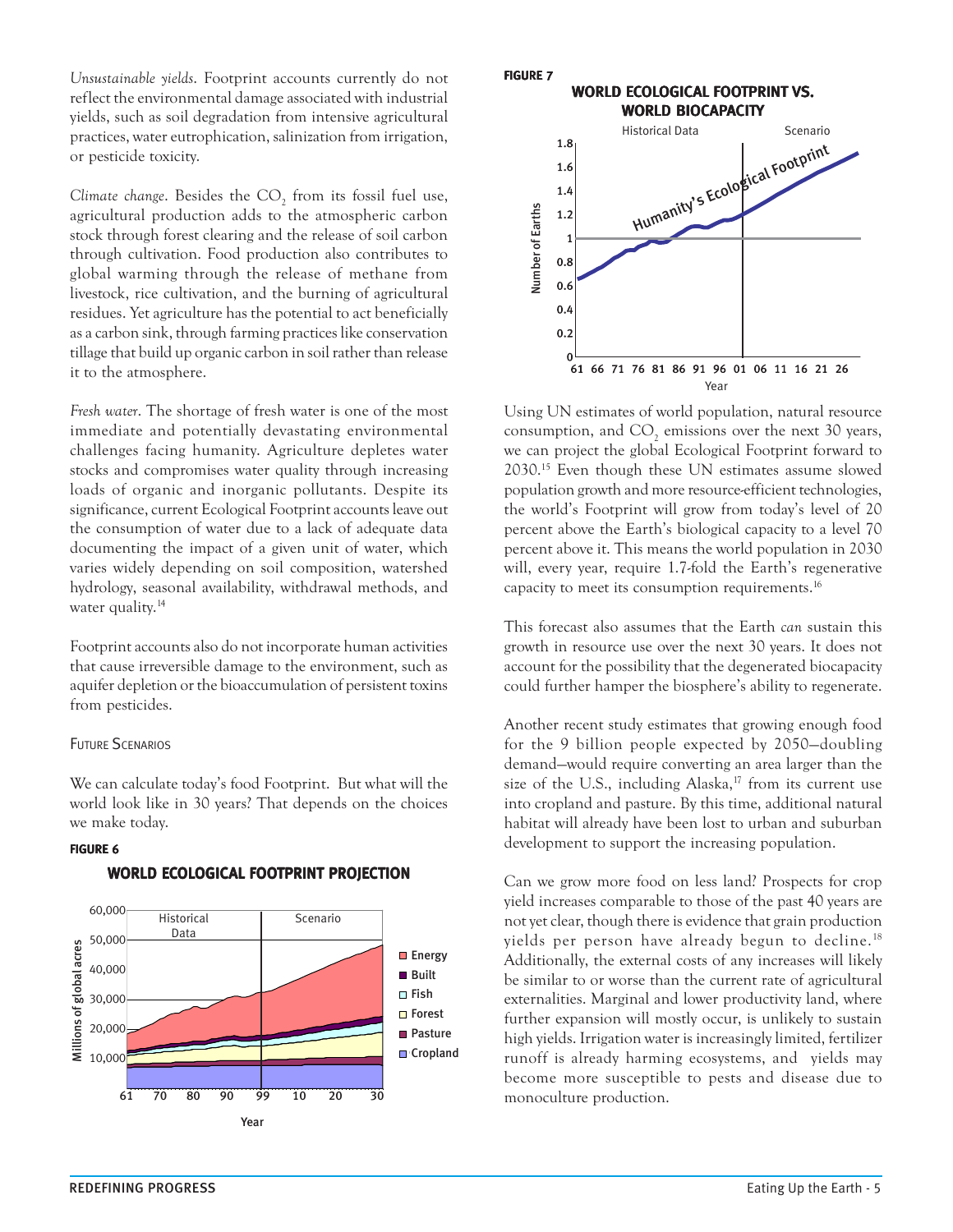It is also critical to remember that predictions of increased yields do not account for unanticipated effects from longterm ecological change, such as climate change or localized events. An example is the enormous "brown cloud" of pollution over southeast Asia. The cloud reduces by 10-15 percent the sunlight that reaches the ground and thus alters the region's climate, cooling the ground while heating the atmosphere. Scientists studying the cloud have warned that acid rain from the smog threatens crops, forests, and oceans, and could cut India's future rice harvest by as much as 10 percent.19

## 2. SHRINKING OUR FOOD FOOTPRINT: A WHOLE SYSTEMS APPROACH

Environmental problems are often addressed sector by sector. But without a whole systems perspective, the solution to one problem sometimes generates a new problem.

For example, aquaculture is advanced as an efficient source of food protein that frees the Earth's remaining cropland and helps conserve wild fish stocks. But concentrated fish farming damages coastal and marine ecosystems through habitat destruction, sediment deposition, raw waste discharge, disease introduction, the use and release of drugs and antibiotics, concentration of dioxins and other toxins, introduction of non-native species, and the potential introduction of genetically modified fish. And aquaculture still requires feed inputs in the form of fishmeal or grain feeds—it takes 3 to 5 kg of other fish to produce 1 kg of farmed salmon.20

Although some unintended consequences are unavoidable, we can prevent many through systems thinking. The Ecological Footprint helps quantify overall limits to human activities, identifying the tradeoffs of different policy choices.

Humanity's total demand on nature can be expressed as:

Number of people

- x Amount of average consumption per person
- x Average resource intensity of consumption
- Global resource demand $21$

This Global resource demand can be compared to nature's supply, or to say it more technically, the biosphere's regeneration rate.

Closing the gap between human demand and ecological supply therefore will depend on four areas—**population, consumption, technology, and maintaining natural capital**. Sustainable agriculture offers us opportunities to simultaneously encourage progress on all four fronts.

• **Population**: A growing world population means less available biological capacity per person. One of the most cost-effective and humane opportunities for sustainability is to make safe, effective and affordable family planning widely available.

• **Consumption**: Consumers have enormous leveraging power in bringing about a more sustainable food system. The choices we make about the food we eat have a direct effect on other people and the land we live on—it is one of the most important votes we have. A sustainable food system looks beyond labels of organic versus conventional farming, or meat-eater versus vegetarian, to the whole food system. Sustainable food is grown in one's own foodshed by a local farmer; grown at a scale appropriate to the area with minimal ecological disruption and processing; grown under healthy working conditions; and typically low on the food chain.

• **Technology**: Increased efficiencies in food production, processing, and transportation, and a shift to renewable fuel sources, can substantially reduce our food Footprint while yielding the same output.

• **Maintaining natural capital**: Sustainable farming methods protect soil, water, and wildlife. There are many ways to build natural capital through farming including maintaining or even creating habitat for wildlife, using conservation tillage to restore soil carbon, reducing water pollution, and farming with natural flood cycles.<sup>22</sup>

Alternative food systems—both new and old—demonstrate successful models for farming and feeding people sustainably. Growing numbers of food producers and consumers are joining an active and burgeoning movement for ecological farming, food safety, and connecting the act of eating with the people who grow our food.

By following the food chain from farm to table, we can point the way toward smaller-Footprint alternatives that will transform agriculture.

## 3. DOWN TO EARTH EXAMPLES: FOOD FOOTPRINTS FROM FARM TO FORK

POTATOES—INDUSTRIAL OR SUSTAINABLE?

Industrial agriculture appears highly productive, yet it is startlingly inefficient.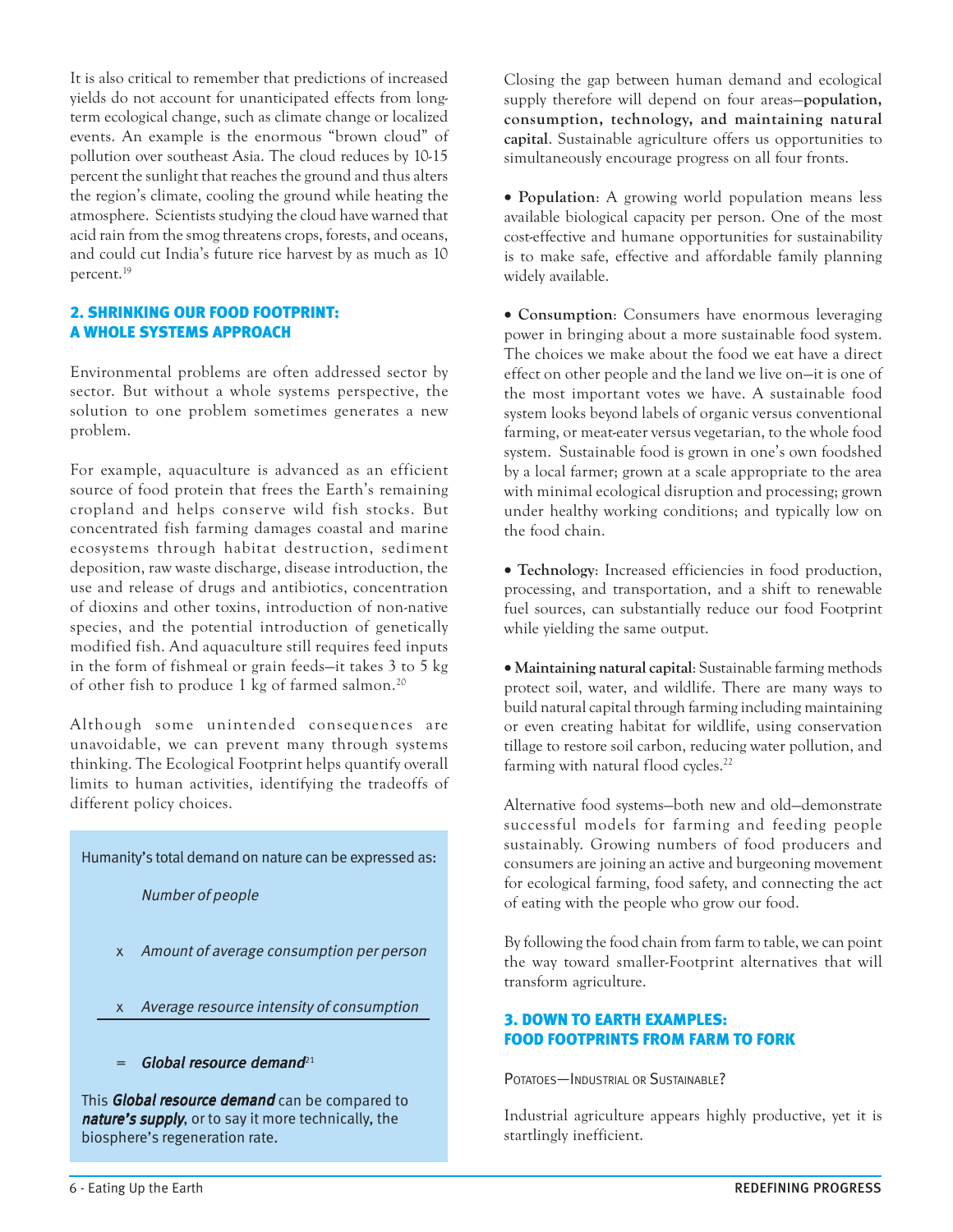The figure below compares the Footprint areas of two potato farms: one using conventional practices that rely heavily on inputs, the other working with nature to close resource loops, increase soil fertility, control pests and other disruptions, and protect biodiversity.

#### FIGURE 8

## GROWING POTATOES THE FOOTPRINT OF TWO DISTINCT APPROACHES



Adding up all the Ecological Footprints associated with industrial farming leads to a substantially larger Footprint per pound of potatoes. This is the case even if we assume that the industrial farm's cropland Footprint is slightly smaller, due to potentially higher yields. However, the smaller growing area is overshadowed by the area for the energy embodied in fertilizers, pesticides, and direct fuel use; the area for absorbing excess nutrient runoff; and the area needed to compensate for displaced wild species.

*Growing area*: Studies comparing the yields of organic and conventional farms indicate comparable or slightly lower yields in organic systems on average, but show organic systems consistently outperforming conventional systems in stressful conditions.23

*Energy*: Of the 10-20 percent of the food system's fossil fuel energy that is used by agricultural operations,  $24$  40 percent is indirect energy consumption; that is, the energy it takes to produce chemical fertilizers and pesticides. Of the remaining energy, 25 percent is used directly as diesel fuel and 35 percent for other uses such as irrigation.25 Sustainable farming substitutes organic nutrient sources for chemical fertilizers, such as cover crops and animal manure, shrinking the energy Footprint and adding valuable organic matter to the soil. Pesticides are replaced by integrated pest management techniques such as biological control, crop rotations, intercropping, and management of habitat and buffer areas. Small-scale, sustainable agriculture typically requires less energy to operate than industrial systems,<sup>26</sup> and fueling equipment with biodiesel or alternative fuels can further minimize energy demands.

*Nutrient pollution*: Nitrogen fertilizers damage aquatic ecosystems through nutrient loading and contribute to changes in atmospheric composition. An Ecological Footprint study in the Kävlinge watershed in Sweden estimated that an extra 10 percent of the drainage basin area would need to be set aside as wetlands to neutralize the pollution load from agriculture.<sup>27</sup> Organic fertilizers and reduced tillage can substantially reduce nutrient losses and increase nutrient use efficiency.

*Biodiversity*: Industrial agriculture has devastated both crop and wild biodiversity. Expansive monocultures and forest clearing have eliminated wildlife habitat, with high-tech seeds threatening many native crop varieties. Native pollinators are also at risk, even as they become increasingly responsible for stabilizing food supplies as domesticated honeybee populations decline.<sup>28</sup> Sustainable farms work to preserve biodiversity by protecting wildlife habitat, avoiding toxic pesticide applications, and preserving soil and water quality.



ILLUSTRATION COURTESY M. WACKERNAGEL AND W. REES, 1996. OUR ECOLOGICAL FOOTPRINT. NEW SOCIETY PUBLISHERS, GABRIOLA ISLAND, BC.

Hydroponic greenhouse agriculture is advanced as a new and particularly productive approach to high-output farming. However, an Ecological Footprint study in British Columbia compared the resource inputs required to grow 1000 tons of tomatoes in hydroponic greenhouses with inputs needed for conventional open field operations.29 The hydroponic approach required 14 to 21 times more Footprint area than conventional farming to produce the same quantity—yet another example of the energy dependency and fragility of high-output agriculture.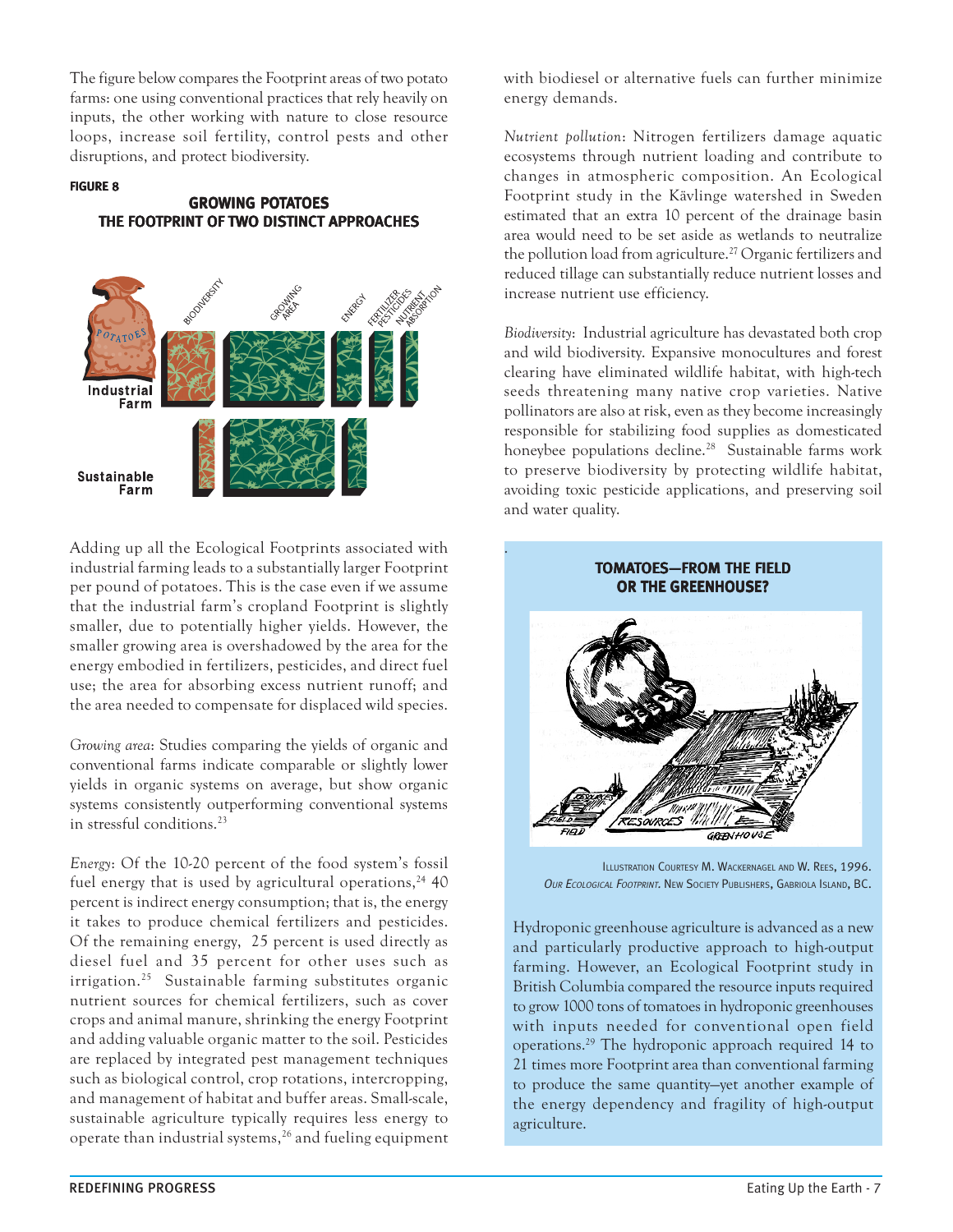## MEAT OR POTATOES?

An animal-based diet generally requires more land, energy, and water resources than a plant-based diet. To put it in Footprint terms: crop-based food requires an average 0.9 global acres per gigacalorie of food, compared to 3.6 global acres per gigacalorie of animal-based food. Other impacts not captured in Footprint accounts include overgrazing, animal wastes from concentrated animal feeding operations (CAFOs), and food safety and animal welfare concerns.

In contrast, sustainable grazing can support biodiversity and grassland productivity while providing food from a resource that humans can't directly consume. Wild game also offers a potentially sustainable source of meat. In other words, there are no hard and fast rules—in Sweden eating reindeer meat will likely have a smaller food Footprint than eating a tofu meal imported from the U.S., made from industrially produced soybeans.

## LONG-DISTANCE IMPORTS OR HOME-GROWN?

In a study of three local food projects in Iowa, with farmers selling directly to restaurants, hospitals, and other institutions, food traveled an average of 45 miles, compared with an estimated 1550 food miles from conventional national sources.30

A study in England compared two versions of the same traditional Sunday meal, one with imported ingredients, one with locally grown ingredients, and found that the imported meal would produce 650 times the amount of  $\mathrm{CO}_2$  as the local meal, due to food transport.<sup>31</sup>

|                      | <b>Eating from a</b><br>supermarket<br>in Chicago<br>(via a major<br>distribution terminal) | <b>Eating locally</b><br>in San Francisco<br>(bought at the<br>farmers market) |
|----------------------|---------------------------------------------------------------------------------------------|--------------------------------------------------------------------------------|
| Apples               | 1,555 miles                                                                                 | 105 miles                                                                      |
| Tomatoes             | 1,369 miles                                                                                 | 117 miles                                                                      |
| Grapes               | 2,143 miles                                                                                 | 151 miles                                                                      |
| <b>Beans</b>         | 766 miles                                                                                   | 101 miles                                                                      |
| Peaches              | 1,674 miles                                                                                 | 184 miles                                                                      |
| <b>Winter Squash</b> | 781 miles                                                                                   | 98 miles                                                                       |
| Greens               | 889 miles                                                                                   | 99 miles                                                                       |
| Lettuce              | 2.055 miles                                                                                 | 102 miles                                                                      |

Data from a San Francisco farmers market that calculated the average number of food miles traveled by its produce and compared those distances with produce in a Chicago terminal market, where brokers and wholesalers buy produce that has typically traveled long distances to sell to grocery stores and restaurants.<sup>32</sup>

Local and regional food systems, including Community Supported Agriculture, farmers markets, and urban agriculture, reduce the distance from farmer to consumer, with potential for dramatic Footprint savings.

## 4. THE ROAD AHEAD

CAN SUSTAINABLE AGRICULTURE FEED THE WORLD?

Unfortunately, no form of agriculture—conventional or sustainable—can feed the world if we bank on continuous expansion of human demands. Feeding an ever-increasing population with its ever-increasing consumption habits cannot last, even with the most sustainable practices.

Yet sustainable agriculture is the **best** chance we have to feed the world. Today's industrial food system not only occupies an exorbitant amount of the biosphere's regenerative capacity, it also degrades the productivity of ecosystems, both natural and farmed, which are the very basis of our food supply. Ecological Footprint accounts, by identifying the ecological constraints of food and other human demands, underline why planning for resource and food security are essential strategies for a socially just and ecologically healthy world.

## THE BURDEN ON PEOPLE

The apparent bounty of industrial agriculture that surrounds the shopper in upscale supermarkets fails many. Economic pressure and environmental degradation force small-scale farmers off the land. Pesticides threaten the health of farm workers and consumers everywhere. While obesity and diabetes have emerged as public health crises in the U.S., 800 million other people in the world go hungry every day. Even in the U.S., the world's number one food exporter, 36 million people, or 1 in 9 Americans, experience food insecurity and hunger.<sup>33</sup>

The concentration of economic control over agriculture poses a formidable challenge to the sustainability of the global food system. Two companies control 70-80 percent of the world's grain trade.<sup>34</sup> Four companies control 84 percent of American cereal production.<sup>35</sup> Five companies account for almost one-quarter of the global seed market.<sup>36</sup> Corporations, by definition, are only responsible for their own bottom-line, not for the wellbeing of people or the public good. In addition, the enormous externalities associated with the food system—from soil erosion, pollution, and exploitation of cheap labor to threats to consumer health—are subsidies to these corporations and are clearly not in the public interest. Large corporations have also benefited disproportionately from new technologies such as those advanced within the "Green Revolution" and the modern era of biotechnology.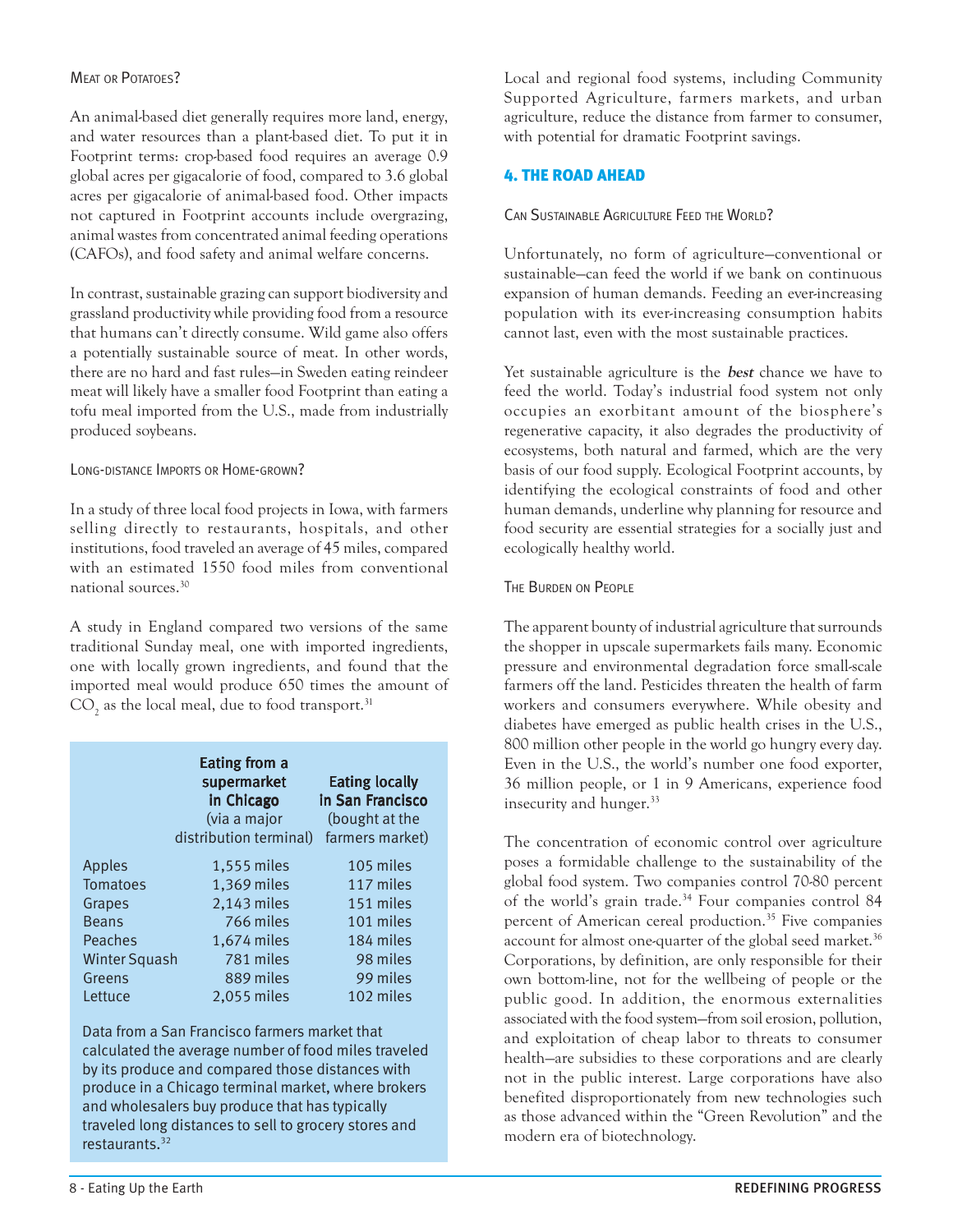## "TOO BAD WE NEED THIS NASTY STUFF...??" THE ROLE OF TECHNOLOGY IN AGRICULTURE

Are pesticides, irradiation, and genetically modified seeds just a sad necessity for feeding the world? On the contrary, these technologies represent short-term bandages to systemic problems in agriculture, and pose unknown—and often unresearched—risks to ecosystem integrity and human health.

Alternatives are possible. When the Soviet Union collapsed, Cuba was forced to transform its export-based, highly industrialized agricultural system, implementing sustainable agriculture on a massive scale. Without chemical fertilizers, pesticides, and fuel, the country invested in alternative farming techniques like polycropping, biofertilizers, biological pest control, and widespread urban farming. Out of a severe crisis blossomed a model of sustainable agriculture.

We have the opportunity to make the transition without a harsh crisis such as waiting for water or fossil fuel supplies to run dry. And there are no technical barriers to moving to a sustainable food system. Research and practice have demonstrated the productivity of organic, smallscale agriculture. What is needed is investment in the transition to sustainable food production.

While agricultural output has increased over the last decades, distribution has become more unequal. For much of the world's population, food is harder to purchase. Costly production inputs and middlemen have squeezed millions of the world's farmers, who spend more to farm yet receive less income. It is a sad irony when those who grow the world's food can't afford food for themselves or their families.

But food has become cheaper for wealthy people. For instance, while Americans spent 25 percent of their disposable income on food in 1930, they spent 13.8 percent in 1970, and 11.6 percent in 1990, a smaller percentage than in many other countries. $37$  But this apparent cheapness does not include hidden costs. If the price of this food factored in the true cost of fossil fuel consumption, soil and water degradation, farm worker injuries and exposure to toxic chemicals, and health problems from eating overly processed products from aggressive use of agro-chemicals, and exposure to toxic residues, industrial agriculture could not compete with sustainable food systems. In fact, 40 percent of income from industrial agriculture in the U.S. comes from government subsidies: price supports, tax credits, and product promotion.

## OPPORTUNITIES FOR SUSTAINABLE FOOD SYSTEMS

There is nothing inevitable about unsustainable food systems. They are the product of past choices, social forces,

and special interests. Alternatives abound for every dimension of the current food system. Making them a reality depends on overcoming special interests, providing recognition and financial support, and restructuring the current incentive system that subsidizes and encourages unsustainable behavior. Transforming agriculture will require an economy that corrects today's price distortions and perverse incentives; phases out our addiction to fossil fuels; supports local economies; and pays farmers and farm workers a fair share of every food dollar.

This is no different from catalyzing any systemic change towards sustainability. A recent report on advancing sustainable consumption and production explains how effective action builds on:

- Recognizing the interdependence of initiatives to raise public awareness;
- Galvanizing citizen and consumer constituencies;
- Advancing policy proposals;
- Mounting market-based initiatives by institutional consumers and investors; and
- Accelerating technological innovation.

No single approach will work on its own, but together, lasting positive change can be achieved.38

The beauty of a sustainable food system is its ability to generate benefits in numerous areas: health, biodiversity, ecological restoration, energy savings, aesthetic values, and economic justice. None of these benefits alone may outweigh the apparent short-term gains of the current destructive system. But the sum of these benefits will make society far better off and help to avoid the trap of increasing production at the expense of people and the planet.

Shrinking our food Footprint also becomes a social feast. Support for sustainable food systems will let farmers become more than nameless raw material providers for a giant food manufacturing system. Sustainable agriculture gives a human face to food. We create relationships with the people who grow what we eat, as we work toward community food security and public education around our food supply.

Other countries have started to recognize this opportunity. For example, Germany's government—responding to the wishes of consumers, family farmers and environmental groups—is aiming to have at least 20 percent of its farms be organic by 2010. The government is allocating hundreds of millions of dollars in tax subsidies to help German farmers make the transition.

The United States is also exploring new models. For instance, "green payments" to farmers who follow sustainable practices could begin to level the playing field and lead to increased adoption of sustainable agriculture.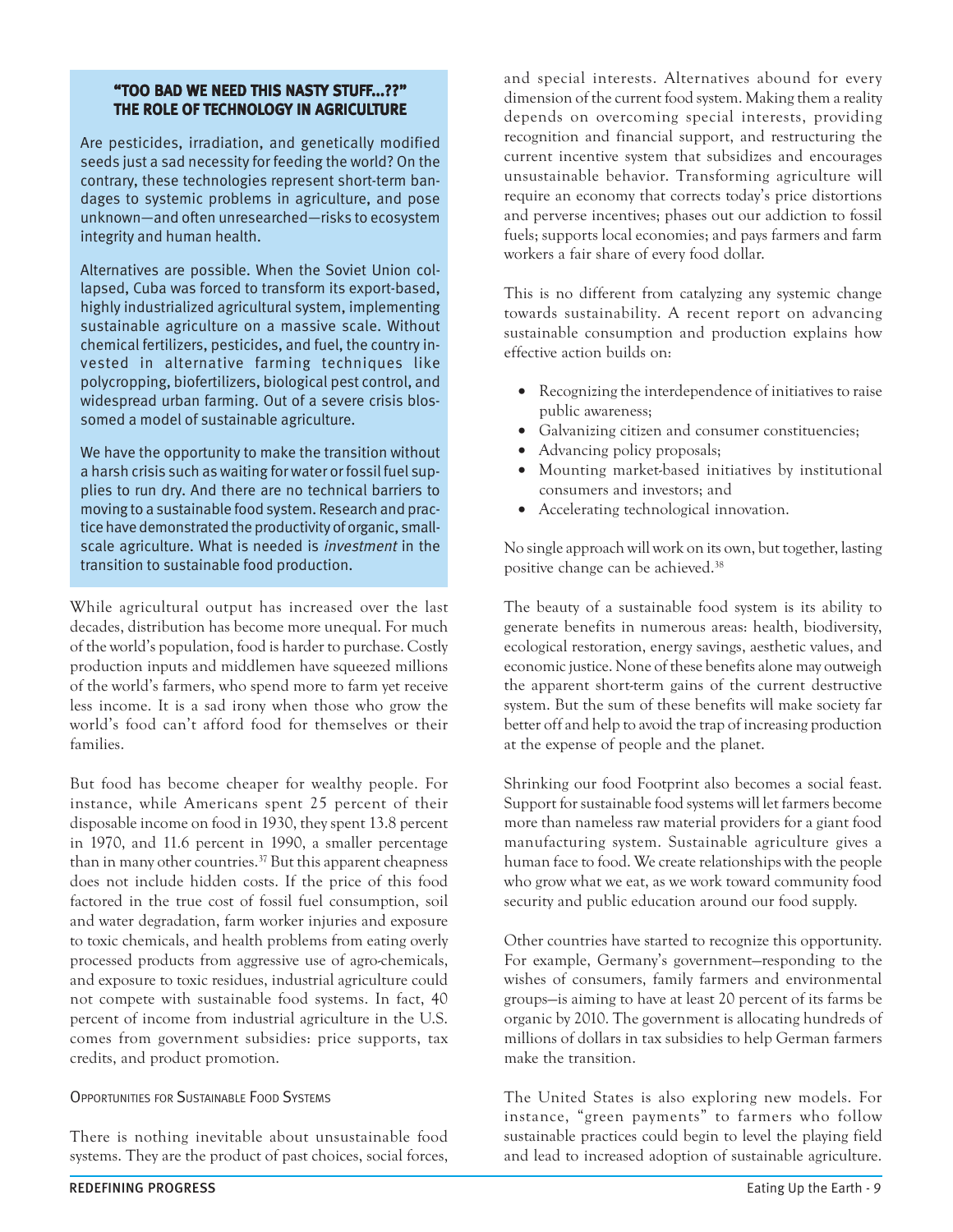Already, the U.S. Department of Agriculture uses incentive programs for environmental protection—and there is still vast opportunity for improvements on these schemes. Agricultural support payments could be conditional upon environmental compliance. Removing subsidies for fertilizers and pesticides, or taxing them, would discourage their use.

Consumer incentives also play an important role, such as pricing and labeling food to reflect the true costs of production. A recent survey conducted by land-grant universities confirms that Americans do care where their food comes from, and are willing to pay more for locally and sustainably grown food.39

To put it simply: global sustainability depends on sustainable food systems. Our food system is one of the dominant pressures on the biosphere. It is also a testing ground for sustainable economies, offering powerful, much-needed lessons about how to operate a steady-state economy that maintains economic vitality, provides healthy and satisfying lives to people, and protects ecological assets. The movement toward sustainable food systems thus provides an opportunity to generate the operating manual for a sustainable world while uniting the basic need and pleasure of food with ecological and social responsibility.

## ACKNOWLEDGEMENTS

This report was made possible through the very generous support of the Columbia Foundation, Foundation for Deep Ecology, Richard and Rhoda Goldman Fund, The Joyce Foundation, and W.K. Kellogg Foundation.

We would like to thank Susan Clark, Margaret O'Dell, Sarah Hansen, Virginia Clarke-Laskin and Betsy Lydon from the Sustainable Agriculture and Food Systems Funders, a working group of the Environmental Grantmakers Association, for their continuous support, insights and invaluable suggestions during the process of growing this report.

We are grateful to Ann Hancock for her help with outlining what to include and how to keep the report clear and focused. Merrilyn Joyce creatively translated many concepts into graphics for the initial PowerPoint presentation that preceded the report and through that gave us more clarity about what needed to be communicated. Lauren Gwin provided many valuable content suggestions and copyedited the report. Chris Martiniak helped edit the final version. Thank you all, including the community at RP and all other unmentioned discussion partners, for your thoughtful contributions.

## ENDNOTES

1 For a comprehensive overview of the devastating social and ecological effects of industrial agriculture, see *Fatal Harvest: The Tragedy of Industrial Agriculture,* Andrew Kimbrell, Editor (Island Press, 2002). The link between various forms of agriculture and deforestation is described by Michael Williams in *Deforesting the Earth: From Prehistory to Global Crisis* (Chicago: University of Chicago Press, 2003).

2 Our most recent calculations are consistent with the Ecological Footprint results published in the *Living Planet Report 2002,* World-Wide Fund for Nature International (WWF), UNEP World Conservation Monitoring Centre, Redefining Progress, and Center for Sustainability Studies (Gland, Switzerland: WWF, 2002).

3 American Farmland Trust, *Farming on the Edge: Sprawling Development Threatens America's Best Farmland* (2002).

4 David Tilman et al., Agricultural sustainability and intensive production practices, *Nature* 418: 671-677 (2002).

5 For example, genes from genetically altered corn have been discovered recently in local varieties of Mexican corn. See David Quist and Ignacio Chapela, Transgenic DNA introgressed into traditional maize landraces in Oaxaca, Mexico, *Nature* 414: 541-543 (2001).

6 Mathis Wackernagel, Niels B. Schulz, Diana Deumling, Alejandro Callejas Linares, Martin Jenkins, Valerie Kapos, Chad Monfreda, Jonathan Loh, Norman Myers, Richard Norgaard, and Jørgen Randers, Tracking the ecological overshoot of the human economy, *Proceedings of the National Academy of Sciences*. USA, Vol. 99, Issue 14, 9266-9271 (July 9, 2002).

7 D. Pauly, V. Christensen, J. Dalsgaard, R. Froese, and F. Torres, Fishing down marine food webs, *Science* 279: 860-863 (1998).

8 For U.S. estimates see M. Heller and G. Keoleian, Life-Cycle Based Sustainability Indicators for Assessment of the U.S. Food System, *Report No. CSS00-04* (Ann Arbor: Center for Sustainable Systems, University of Michigan, 2000); and J. Hendrickson, Energy Use in the U.S. Food System: A Summary of Existing Research and Analysis, In *Sustainable Farming*, REAP-Canada 7: 4 (1997).

9 Heller and Keoleian; Hendrickson.

10 Brian Halweil, *Home Grown: The Case for Local Food in a Global Market*, Worldwatch Paper 163 (Washington D.C.: Worldwatch Institute, 2002).

11 Halweil; Matthew Hora and Judy Tick, *From Farm to Table: Making the Connection in the Mid-Atlantic Food System* (Washington D.C.: Capital Area Food Bank, 2001); R. Pirog, T. Van Pelt, K. Enshayan, and E. Cook, *Food, Fuel, and Freeways: An Iowa Perspective on How Far Food Travels, Fuel Useage, and Greenhouse Gas Emissions* (Ames, Iowa: Leopold Center for Sustainable Agriculture, Iowa State University, 2001); *The Practical Farmer* 9: 3, Fall Issue (1994); and J. Barton, *Transportation and Fuel Requirements in the Food and Fiber System*, Agricultural Economic Report No. 444 (Economic, Statistics and Cooperative Service, USDA, 1980).

12 D. Pimentel and M. Pimentel, *Food, Energy and Society* (University Press of Colorado, 1996).

13 Heller and Keoleian.

<sup>14</sup> A preliminary Footprint study examines the extent to which countries artificially augment their agricultural productivity through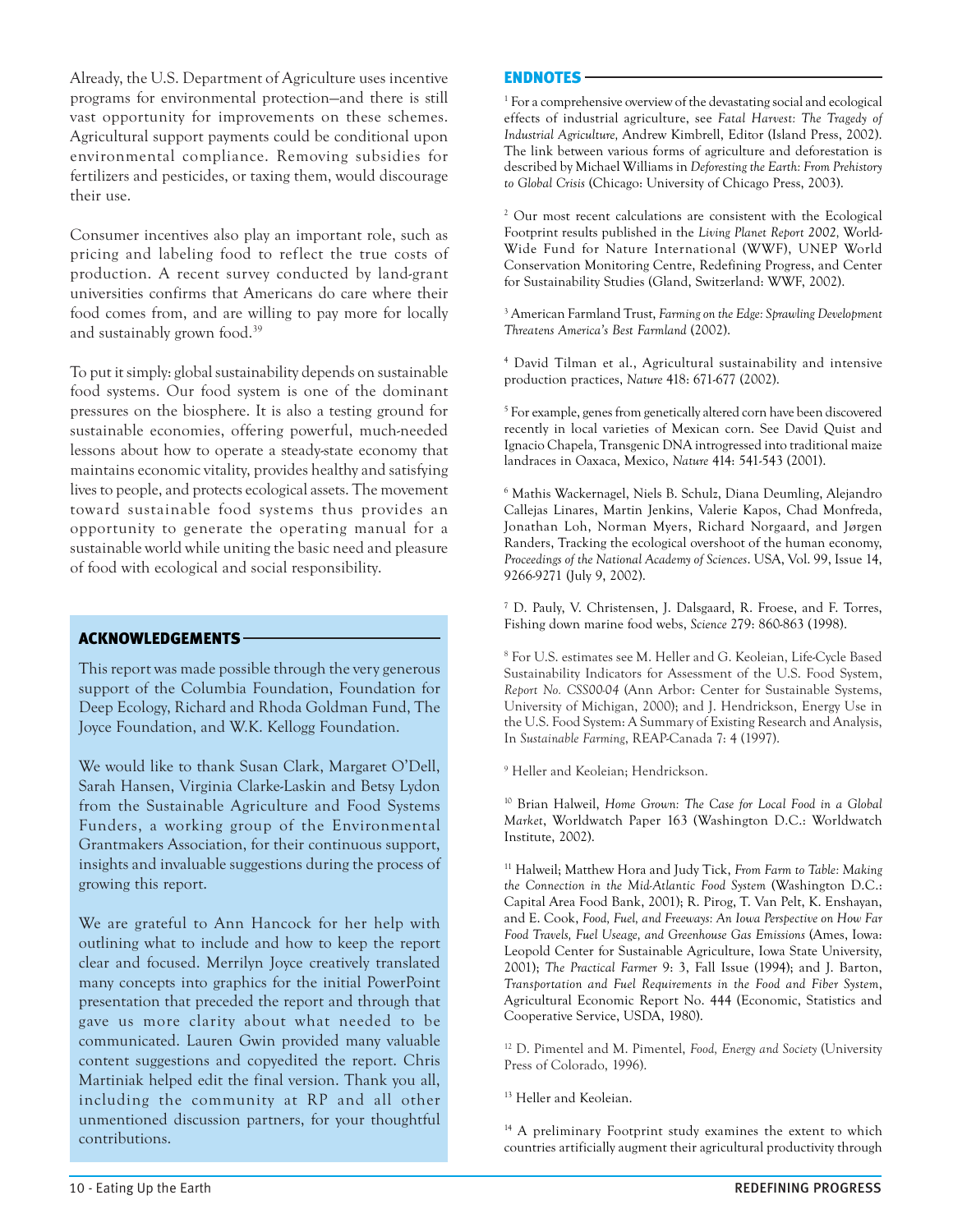#### ENDNOTES (CONTINUED)

irrigation (submitted by M. Wackernagel and M. O'Hara to *Ecological Economics*). Results are expressed as the percent of a country's biocapacity that is compromised by irrigation, following the premise that diverting water for agriculture means lost or compromised biological capacity somewhere else. This analysis reveals the fragility of the position of nations or regions that are heavily dependent on irrigation, and points to critical choices in arid regions concerning domestic food production, water intensive agriculture, irrigation technology, cropping techniques, urban water consumption, population growth, and wildlife conservation.

<sup>15</sup> A 70 percent increase in the Ecological Footprint by 2030 is a conservative forecast based on optimistic projections of key variables. Increases in agricultural yields are assumed to continue at the rate experienced over the past forty years. A number of critical factors, including salinization, limitations on irrigation potential, and expansion into marginal cropland threaten to stall additional efficiency gains. The IPCC emissions scenarios used in this forecast assume rapid development of energy efficient technologies and an equal share of fossil and non-fossil energy sources by the year 2050. Failure to achieve these conditions would markedly increase the Ecological Footprint. The forecast is also based on moderate population growth to 8.1 billion by 2030. A continuation of current population growth rates would result in a significantly higher figure. See Food and Agriculture Organization. 2000. *Agriculture: Towards 2015/2030, Technical Interim Report* (Rome, Italy) and Intergovernmental Panel on Climate Change (IPCC). 2000. *Special Report on Emissions Scenarios* (Cambridge, UK: Cambridge University Press).

16 World-Wide Fund for Nature International (WWF), UNEP World Conservation Monitoring Centre, Redefining Progress, and Center for Sustainability Studies, *Living Planet Report 2002* (Gland, Switzerland: WWF, 2002).

17 David Tilman et al., Forecasting agriculturally driven global environmental change, *Science* 292: 281-284 (2002).

<sup>18</sup> For world grain production trends see: The Worldwatch Institute with the United Nations Environment Programme, *Vital Signs 2003: The Trends That Are Shaping Our Future*, (W.W. Norton, New York, 2003), p.29. The study by David Tilman called 'Agricultural sustainability and intensive production practices' presents further evidence that the rate of increase in rice yields is already declining in some of the major grain-producing areas of Asia.

19 United Nations Environment Programme (UNEP), *Asian Brown Cloud: Climate and Other Environmental Impacts*, UNEP Assessment Report (2002). Available at http://www.rrcap.unep.org/abc/ impactstudy.

20 Coastal Alliance for Aquaculture Reform (CAAR), *Farmed and Dangerous: What Seafood Lovers Should Know About The Salmon They Are Eating* (2002).

<sup>21</sup> John Holdren and Paul Ehrlich originally proposed the now classic IPAT equation (Impact = Population x Affluence x Technology) in the early 1970s.

22 Redefining Progress, *Sustainable Agriculture and Common Assets: Stewardship Success Stories*, Paige Brown, Editor (2002).

<sup>23</sup> See Mäder et al., Soil fertility and biodiversity in organic farming, *Science* 296: 1694-1697 (2002); J. Reganold, J. Glover, P. Andrews, and H. Hinman, Sustainability of three apple production systems, *Nature* 410: 926-930 (2001); L. E. Drinkwater, P. Wagoner, and M. Sarrantonio, Legume-based cropping systems have reduced carbon and nitrogen losses, *Nature* 396: 262-265 (1998); and D. Lotter, Organic agriculture, submitted May 2001 to *Ecological Economics*.

24 See G. Tansey and T. Worsley, *The Food System* (London: Earthscan, 1995); Heller and Keoleian; Hendrickson.

<sup>25</sup> Heller and Keoleian.

<sup>26</sup> Lotter.

<sup>27</sup> M. Wackernagel, L. Lewan, and C. Borgström Hansson, Evaluating the use of natural capital with the ecological Footprint: applications in Sweden and subregions, *Ambio,* 28: 604-612 (1999).

<sup>28</sup> Claire Kremen, S.W. Adelman, Robert Bugg, and Robbin Thorp, Pollination services as a common asset: the role of native bees in crop pollination, in Sustainable agriculture and common assets: stewardship success stories, Redefining Progress, *Sustainable Agriculture and Common Assets: Stewardship Success Stories*, Paige Brown, Editor (2002).

 $29$  Y. Wada, The appropriated carrying capacity of tomato production: comparing the ecological Footprints of hydroponic greenhouse and mechanized field operations, Masters thesis (School of Community and Regional Planning, University of British Columbia, 1993).

30 Pirog, Van Pelt, Enshayan, and Cook.

31 Andy Jones, *Eating Oil: Food Supply in a Changing Climate* (London: Sustain, 2001).

<sup>32</sup> Center for Urban Education about Sustainable Agriculture (CUESA), Food miles: How far does your food travel to get to your plate? *Fresh News* (2003).

33 A. Mittal, The Growing Epidemic of Hunger in a World of Plenty, in *Fatal Harvest: The Tragedy of Industrial Agriculture,* Andrew Kimbrell, Editor (Island Press, 2002).

<sup>34</sup> Cargill and Archer Daniels Midland according to A.V. Krebs, Agribusiness Examiner, No. 9, November 12, 1998.

35 Kelloggs, General Mills, Phillip Morris, Quaker Oats; A.V. Krebs, Agribusiness Examiner, No. 19, January 28, 1999.

36 Rural Advancement Foundation International, www.rafi.org, March 16, 2000 and Agrow, No. 335, August 27, 1999.

37 USDA, 1998, Agriculture Fact Book 1998, U.S. Dept. of Agriculture, Office of Communications, Washington, DC, in Heller and Keoleian (see above).

38 Joel Makower and Deborah Fleischer, Sustainable Consumption and Production: Strategies for Accelerating Positive Change: A Briefing Guide for Grantmakers (The Funders Working Group on Sustainable Consumption and Production, Environmental Grantmakers Association, New York, NY, February 2003).

39 Ronald C. Wimberley et al., Food from Our Changing World: The Globalization of Food and How Americans Feel About It (North Carolina State University, 2003).